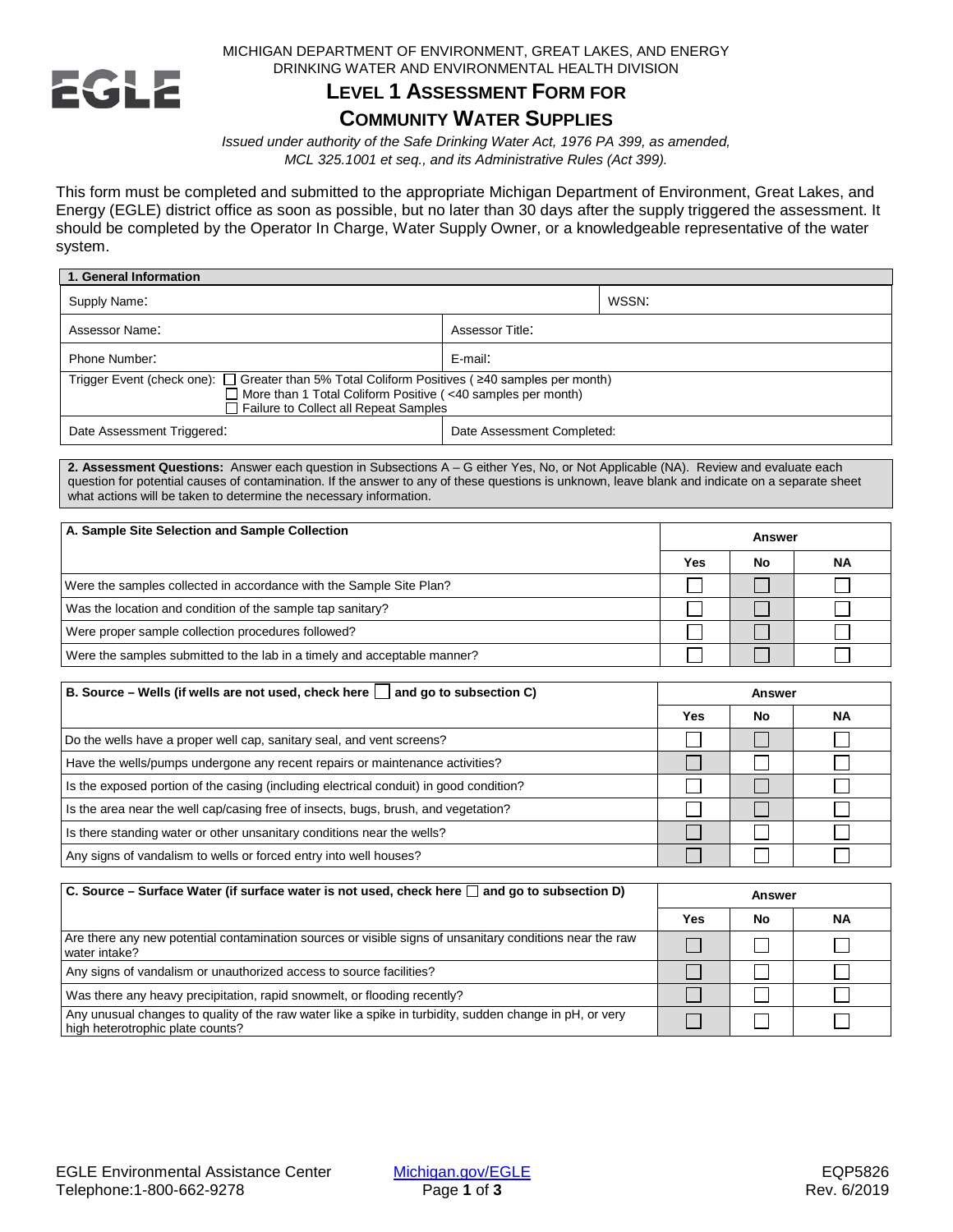

## LEVEL 1 ASSESSMENT FORM FOR COMMUNITY WATER SUPPLIES EQ5826

| D. Treatment (if no treatment, check here $\vert$ and go to subsection E)                       |     | Answer |    |
|-------------------------------------------------------------------------------------------------|-----|--------|----|
|                                                                                                 | Yes | No     | ΝA |
| Have there been additions or modifications to any treatment process?                            |     |        |    |
| Have there been interruptions in any treatment process?                                         |     |        |    |
| Any signs of vandalism or unauthorized access to treatment equipment or facilities?             |     |        |    |
| Are there any issues with operation or maintenance of treatment equipment, units, or processes? |     |        |    |
| Is there any water quality data that indicates treatment is ineffective?                        |     |        |    |

| E. Storage (if no water storage tank, check here $\vert$ and go to subsection F) | Answer |    |           |
|----------------------------------------------------------------------------------|--------|----|-----------|
|                                                                                  | Yes    | No | <b>NA</b> |
| Are there any holes, leaks, or other structural problems?                        |        |    |           |
| Are access hatches and manhole openings tightly covered and secured?             |        |    |           |
| Are all vents and overflow pipes screened?                                       |        |    |           |
| For hydropneumatic tanks, is the tank waterlogged?                               |        |    |           |
| Any signs of vandalism or unauthorized access to storage facilities?             |        |    |           |
| Have the tank(s) been recently drained, cleaned, or inspected?                   |        |    |           |

| <b>F. Distribution System</b>                                                                                                                |     | <b>Answer</b> |           |
|----------------------------------------------------------------------------------------------------------------------------------------------|-----|---------------|-----------|
|                                                                                                                                              | Yes | No.           | <b>NA</b> |
| Have there been any low pressure events $(20 \text{ psi})$ ?                                                                                 |     |               |           |
| Have there been any water main breaks, repairs, or new main installations?                                                                   |     |               |           |
| Have there been any recent fires or hydrant flushing?                                                                                        |     |               |           |
| Have there been any booster pump issues, repairs, or new installations?                                                                      |     |               |           |
| Is the supply actively performing cross connection control inspections, including frequent testing of all<br>testable backflow preventers?   |     |               |           |
| Have there been other construction activities like hydrant or valve replacement that could have introduced<br>contamination into the system? |     |               |           |
| If samples were collected from inside a building, has there been any recent plumbing work performed<br>within the building?                  |     |               |           |

| G. Operation and Maintenance (O&M)                                                                                             |     | Answer |    |
|--------------------------------------------------------------------------------------------------------------------------------|-----|--------|----|
|                                                                                                                                | Yes | No     | ΝA |
| Any changes in procedures or staff effecting O&M activities?                                                                   |     |        |    |
| Any water quality data collected from the treated water tap or distribution system show results are<br>indicative of an issue? |     |        |    |
| Any complaints from customers related to water quality or low pressure?                                                        |     |        |    |
| Any other issues or items that may have caused bacteriological contamination?                                                  |     |        |    |

**3. Issue Description:** For any answer in Part 2, Subsections A – G that are in a shaded box, use this space to describe the event and provide additional information on potential causes of contamination identified during the assessment. Include corresponding dates with your findings. Attach additional page(s) if needed. Include date(s) of low pressure events, water main breaks, maintenance activities, etc. with your findings.